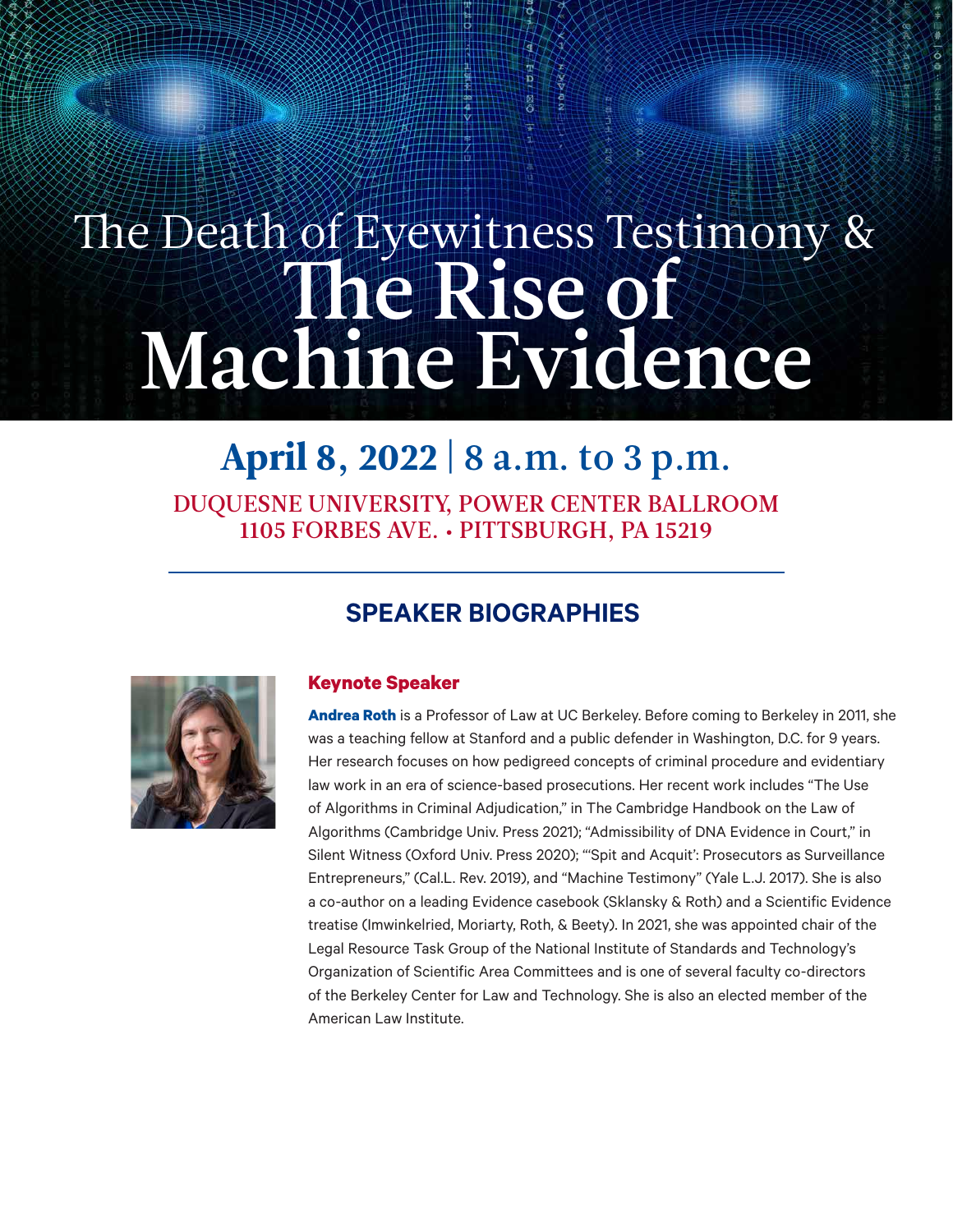

**[Valena Elizabeth Beety](https://ccj.asu.edu/content/valena-beety)** is a Professor of Law at Arizona State University Sandra Day O'Connor College of Law and the Deputy Director of the Academy for Justice, a criminal justice center connecting research with policy reform. Previously, Beety served as a law professor and the Founding Director of the West Virginia Innocence Project at the West Virginia University College of Law. Beety also created and served as the inaugural Director of the first Forensic Justice LL.M. degree program in the United States while at WVU Law. Her experiences as a federal prosecutor in Washington, D.C., and as an innocence litigator in Mississippi and West Virginia, shape her research and writing on wrongful convictions, forensic evidence, the opioid crisis and incarceration. Professor Beety has successfully exonerated wrongfully convicted clients, obtained presidential grants of clemency for drug offenses, and served as an elected board member of the national Innocence Network and an appointed commissioner on the West Virginia Governor's Indigent Defense Commission. She is the co-editor of the *[Wrongful](https://cap-press.com/books/isbn/9781531006327/The-Wrongful-Convictions-Reader)  [Convictions Reader](https://cap-press.com/books/isbn/9781531006327/The-Wrongful-Convictions-Reader)* (2018) and author of the forthcoming book *[Manifesting Justice:](https://bookshop.org/books/manifesting-justice-wrongly-convicted-women-reclaim-their-rights/9780806541518)  [Wrongly Convicted Women Reclaim Their Rights](https://bookshop.org/books/manifesting-justice-wrongly-convicted-women-reclaim-their-rights/9780806541518)* (Kensington 2022).



**[Bennett Capers](https://www.fordham.edu/info/29956/bennett_capers/)** is a Professor at Fordham Law School, teaching Evidence, Criminal Law, and Criminal Procedure, and also serves as the Director of Fordham's Center on Race, Law, and Justice. His articles and essays have been published or are forthcoming in the California Law Review (twice), Columbia Law Review, Cornell Law Review, Fordham Law Review, Michigan Law Review (twice), Minnesota Law Review, New York University Law Review, and UCLA Law Review, among others. In addition to co-editing the forthcoming Critical Race Judgments: Rewritten U.S. Court Opinions on Race and Law (Cambridge University Press) (with Devon Carbado, Robin Lenhardt, and Angela Onwuachi-Willig), Feminist Judgments: Rewritten Criminal Law Opinions (Cambridge University Press) (with Corey Rayburn Yung and Sarah Deer), and Criminal Law: A Critical Approach (Foundation Press) (with Roger Fairfax and Eric Miller), he also has a forthcoming book about prosecutors, The Prosecutor's Turn (Metropolitan Books). His commentary and op- eds have appeared in the New York Times, the Washington Post, and other journals. He is an elected member of the American Law Institute, and served for several years as a Commissioner on the NYC Civilian Complaint Review Board. He has been a Visiting Professor at University of Texas School of Law and Boston University School of Law. This Spring, he is a Visiting Professor at Yale Law School.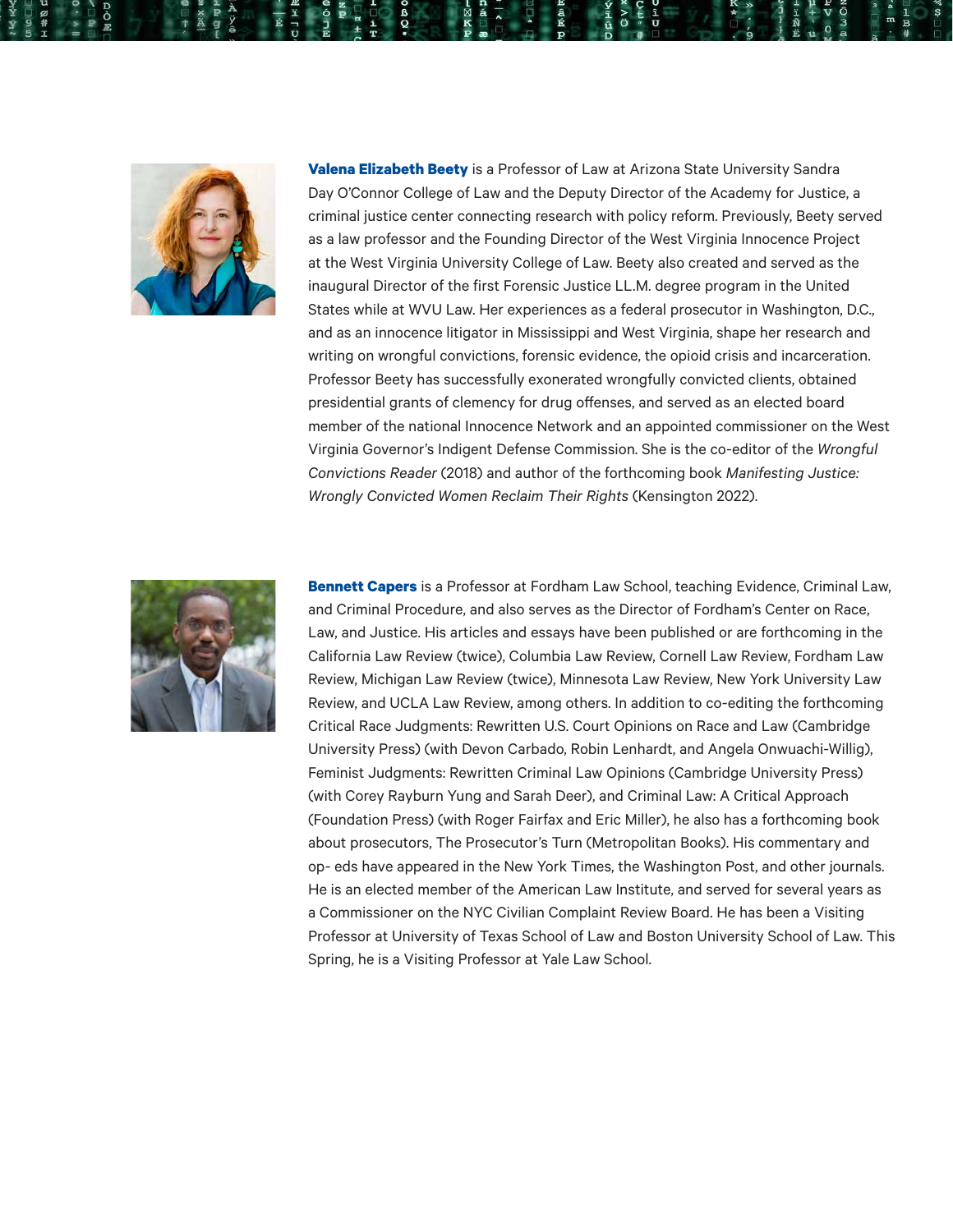

**[Margaret Hu](https://pennstatelaw.psu.edu/faculty/hu#:~:text=Professor%20Margaret%20Hu%20is%20a%20Professor%20of%20Law,Penn%20State%20Law%27s%20inaugural%20Dean%20for%20Non-JD%20Programs.)** is Professor of Law and International Affairs at Penn State Law and School of International Affairs at the Pennsylvania State University. She is also a faculty co-hire in the Institute for Computational and Data Sciences, and faculty in the Institute for Network and Security Research in the College of Engineering, at Penn State University. Her research interests include the intersection of national security, cybersurveillance, and AI and civil rights. Previously, she served as senior policy advisor for the White House Initiative on Asian Americans and Pacific Islanders, and also served as special policy counsel for immigration- related discrimination in Civil Rights Division, U. S. Department of Justice, in Washington, D.C.



**[Ashley M. London](https://www.duq.edu/academics/faculty/ashley-m-london)** is the Director of Bar Studies and an Assistant Professor of Legal Skills at Duquesne University School of Law. In addition to her roles teaching Professional Responsibility, Introduction to Legal Education, and bar readiness skills courses, London develops unique and comprehensive bar preparation programming with a focus on strong student outcomes. Her teaching and scholarship focuses on legal ethics and engaging the best pedagogical techniques to prepare students for success in law school and on the bar examination. London was an award-winning local journalist for more than 12 years before obtaining her J.D., and practiced in the area of civil litigation before entering academia.



**[Jane Campbell Moriarty](https://www.duq.edu/academics/faculty/jane-moriarty)** is the Carol Los Mansmann Chair in Faculty Scholarship and Professor at Duquesne University School of Law, specializing in Evidence, Scientific and Expert Evidence, Neuroscience and Law, and Ethics. Her scholarship examines the intersection of evidence, science (particularly neuroscience), judicial decision-making and legal/judicial ethics. Among her recent publications are a treatise GIANNELLI, IMWINKELRIED, ROTH, MORIARTY, AND BEETY, SCIENTIFIC EVIDENCE (6th ed. 2020, 2021 supp.); a chapter, Neuroimaging Evidence in the United States, in LAW AND MIND: AT THE INTERSECTION OF LAW AND THE COGNITIVE SCIENCES (eds. BARTOSZ BROZEK, FRANCIS SHEN, NICOLE VINCENT AND JAAP HAGE, Cambridge University Press, 2021); and articles, including Deceptively Simple: Framing, Intuition, and Judicial Gatekeeping of Forensic Feature Comparison Method Evidence, 86 FORDHAM L. REV. 1687 (2018). She is completing a book for NYU PRESS entitled, Are You Lying Now? Neurotechnology and Law (forthcoming 2023). In 2021, Professor Moriarty was awarded her M.A. in Health Care Ethics.